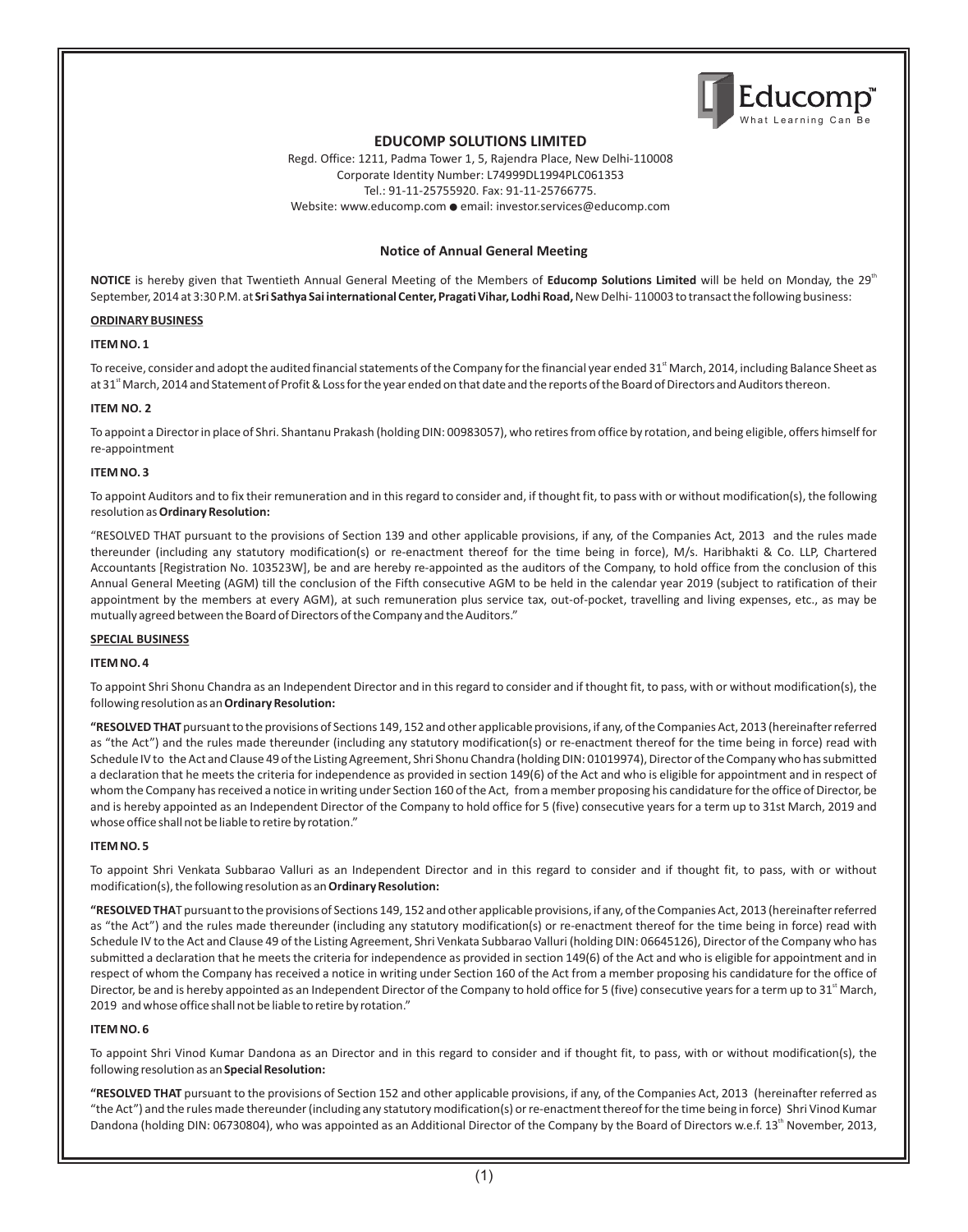and was further appointed as whole Time Director by the members of the Company for a period of 3 years w.e.f. 13th November, 2013 through resolution passed by Postal Ballot and whose term of office as an Additional Director expires at the Annual General Meeting and in respect of whom the Company has received a notice in writing under Section 160 of the Act from a member proposing his candidature for the office of Director, be and is hereby regularized as a Director;

RESOLVED FURTHER THAT Mr. Vinod Kumar Dandona shall continue to act as Whole Time Director of the Company for a period of 3 years w.e.f 13<sup>th</sup> November, 2013 on the same remuneration as approved earlier through resolution passed by Postal Ballot;

**RESOLVED FURTHER THAT** so long as Shri Vinod Kumar Dandona as the Whole-time Director of the Company, he will not be paid any fees for attending the meetings of the Board of Directors or any Committee thereof;

**RESOLVED FURTHER THAT** for the purpose of giving effect to the foregoing resolutions the Board of Directors of the Company be and is hereby authorised to do all such acts, deeds, matters and things, as it may in its absolute discretion deem necessary, proper or desirable and to settle any question, difficulty or doubt that may arise in the said regard."

#### **ITEM NO. 7**

To appoint Shri Vijay Kumar Choudhary as an Independent Director and in this regard to consider and if thought fit, to pass, with or without modification(s), the following resolution as an **Ordinary Resolution:**

**"RESOLVED THAT** Shri Vijay Kumar Choudhary (holding DIN: 00203673), who was appointed as an Additional Director of the Company by the Board of Directors w.e.f.  $13<sup>th</sup>$  November, 2013, and whose term of office expires at the Annual General Meeting and in respect of whom the Company has received a notice in writing under Section 160 of the Companies Act, 2013 (hereinafter referred as "the Act") from a member proposing his candidature for the office of Director, be and is hereby appointed as an Independent Director of the Company, in terms of the provisions of Sections 149, 152 and other applicable provisions, if any, of the Act and the rules made thereunder (including any statutory modification(s) or re-enactment thereof for the time being in force) read with Schedule IV to the Act and Clause 49 of the Listing Agreement, to hold office for 5 (five) consecutive years for a term up to 31" March, 2019 and whose office shall not be liable to retire by rotation."

#### **ITEM NO. 8**

To appoint Shri Rajat Khare as an Independent Director and in this regard to consider and if thought fit, to pass, with or without modification(s), the following resolution as an **Ordinary Resolution:**

**"RESOLVED THAT** Shri Rajat Khare (holding DIN: 00452419), who was appointed as an Additional Director of the Company by the Board of Directors w.e.f. 13<sup>th</sup> November, 2013, and whose term of office expires at the Annual General Meeting and in respect of whom the Company has received a notice in writing under Section 160 of the Companies Act, 2013 (hereinafter referred as "the Act") from a member proposing his candidature for the office of Director, be and is hereby appointed as an Independent Director of the Company, in terms of the provisions of Sections 149, 152 and other applicable provisions, if any, of the Act and the rules made thereunder (including any statutory modification(s) or re-enactment thereof for the time being in force) read with Schedule IV to the Act and Clause 49 of the Listing Agreement, to hold office for 5 (five) consecutive years for a term up to 31<sup>st</sup> March, 2019 and whose office shall not be liable to retire by rotation."

#### **ITEM NO. 9**

To appoint Smt. Swati Sinha as an Independent Director and in this regard to consider and if thought fit, to pass, with or without modification(s), the following resolution as an **Ordinary Resolution:**

**"RESOLVED THAT** Smt. Swati Sinha (holding DIN: 06947829), in respect of whom the Company has received a notice in writing under Section 160 of the Companies Act, 2013 (hereinafter referred as "the Act") from a member proposing his candidature for the office of Director, be and is hereby appointed as an Independent Director of the Company, in terms of the provisions of Sections 149, 152 and other applicable provisions, if any, of the Act and the rules made thereunder (including any statutory modification(s) or re-enactment thereof for the time being in force) read with Schedule IV to the Act and Clause 49 of the Listing Agreement, to hold office for 5 (five) consecutive years for a term up to 28<sup>th</sup> September, 2019 and whose office shall not be liable to retire by rotation."

### **ITEM NO. 10**

To approve and ratified the remuneration of M/s Ahuja Sunny & Co., Cost Accountants of the Company and in this regard to consider and if thought fit, to pass, with or without modification(s), the following resolution as an **Ordinary Resolution**:

**RESOLVED THAT** pursuant to the provisions of Section 148 and other applicable provisions, if any, of the Companies Act, 2013 (hereinafter referred as "the Act") and the Companies (Audit and Auditors) Rules, 2014, (including any amendments, statutory modification(s) or re-enactment thereof for the time being in force) and other applicable provisions, if any, of the Act, M/s. Ahuja Sunny & Co., Cost Accountants appointed as Cost Auditors by the Board of Directors of the Company to audit the cost records of the Company for the financial year 2014-15, be paid a remuneration of Rs. 1,30,000 per annum (plus applicable taxes) and out of pocket expenses that may be incurred;

**RESOLVED FURTHER THAT** the Board of Directors of the Company be and is hereby authorized to do all acts and take all such steps as may be necessary, proper or expedient to give effect to this resolution."

### **ITEM NO. 11**

To approve and ratified the agreement entered between the company and M/s Edu Smart Services Private Limited, subsidiary of the company for the purchase of receivables pursuant to the scheme approved under the CDR mechanism and in this regard to consider and if thought fit, to pass, with or without modification(s), the following resolution as an **Special Resolution:**

**"RESOLVED THAT** pursuant to the applicable provisions of the Companies Act, 2013 and Rules made thereunder (including any statutory modifications or re-enactments thereof for the time being in force), the members of the Company do hereby confirm, ratify and approve the Trade Receivable Purchase Agreement dated 31st March 2014 as entered between the Company and M/s Edu Smart Services Private Limited, subsidiary of the company,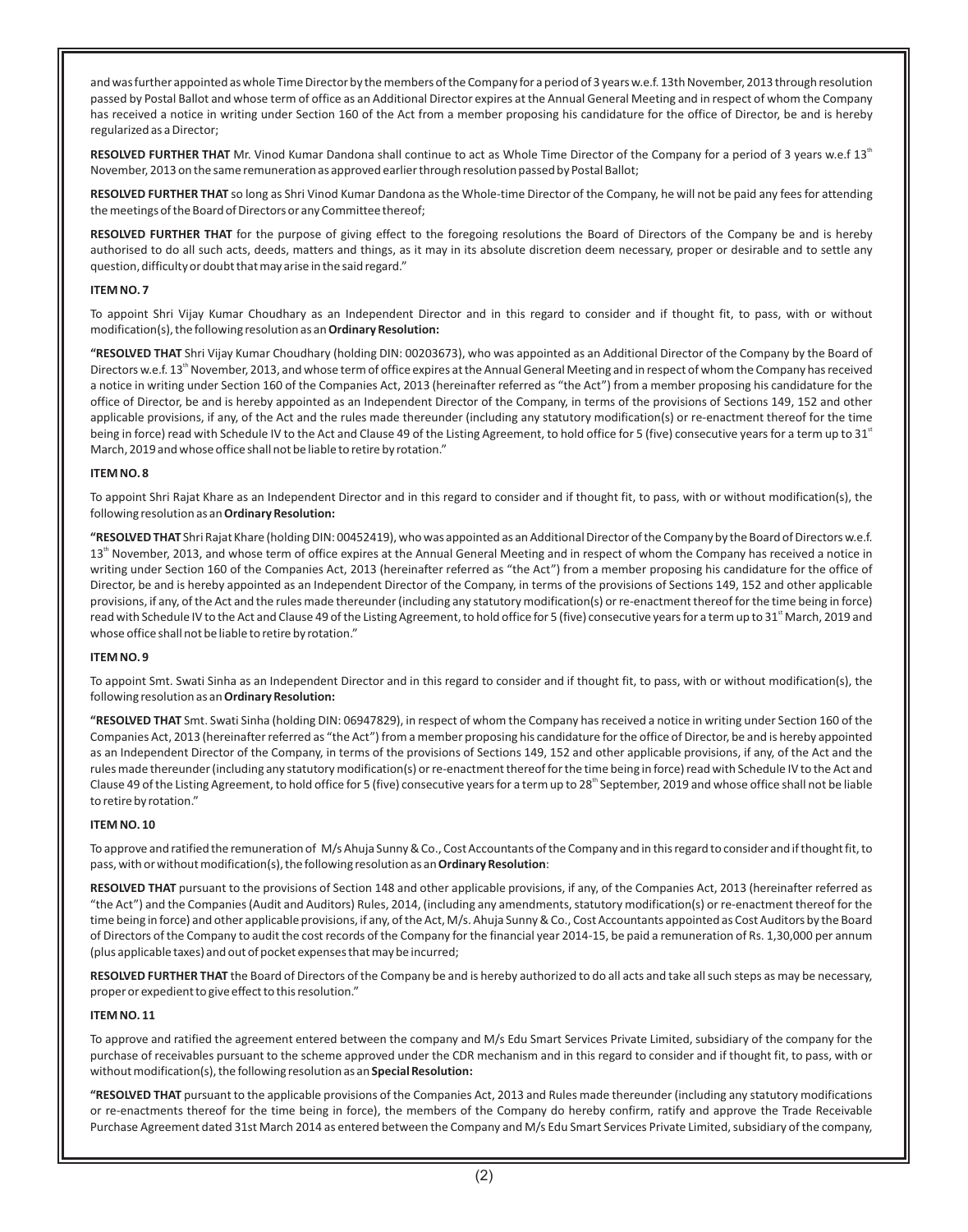for the purchase and transfer of trade receivables from M/s Edu Smart Services Private Limited;

**RESOLVED FURTHER THAT** the Board of Directors of the Company be and is hereby authorized to do all acts and take all such steps as may be necessary, proper or expedient to give effect to this resolution."

> **By Order of the Board For Educomp Solutions Limited**

**Date: August 12, 2014 Yogesh Saluja Place: Gurgaon Company Secretary** 

**Sd/-**

### **NOTES:**

- 1**. A MEMBER ENTITLED TO ATTEND AND VOTE AT THE ANNUAL GENERAL MEETING (AGM) IS ENTITLED TO APPOINT A PROXY TO ATTEND AND VOTE INSTEAD OF HIMSELF AND THE PROXY NEED NOT BE A MEMBER OF THE COMPANY. THE INSTRUMENT APPOINTING THE PROXY, IN ORDER TO BE EFFECTIVE, MUST BE DEPOSITED AT THE COMPANY'S REGISTERED OFFICE, DULY COMPLETED AND SIGNED, NOT LESS THAN FORTY-EIGHT HOURS BEFORE THE MEETING**.
- 2. Proxies submitted on behalf of limited companies, societies, etc., must be supported by appropriate resolutions/authority, as applicable. A person can act as proxy on behalf of Members not exceeding fifty (50) and holding in the aggregate not more than 10% of the total share capital of the Company carrying voting right. In case a proxy is proposed to be appointed by a Member holding more than 10% of the total share capital of the Company carrying voting rights, then such proxy shall not act as a proxy for any other person or shareholder.
- 3. The relative Explanatory Statement pursuant to section 102 of the Companies Act, 2013 (the Act) in respect of the business under Item Nos. 4 to 11 of the Notice, is annexed hereto. The relevant details as required under clause 49 of the Listing Agreements entered into with the Stock Exchanges, of persons seeking appointment/ re-appointment as Directors, are also annexed.
- 4. The Register of Members and the Share Transfer Books of the Company will remain closed from Wednesday, 24<sup>th</sup> September, 2014 to Monday, 29<sup>th</sup> September, 2014 (both days inclusive).
- 5. Members/ Proxies should bring the attendance slips duly filled in and signed for attending the Meeting. Members may please note that briefcase, bag, mobile phone, and/or eatables shall not be allowed to be taken inside the hall for security reasons.
- 6. In case of joint holders attending the Meeting, only such joint holder who is higher in the order of names will be entitled to vote.
- 7. Members holding shares in physical form are requested to intimate change in their address/bank details/NECS (National Electronic Clearing Services) mandate, if any, immediately to the Company's Registrar and Transfer Agent i.e. Link Intime India Private Limited, 44, Community Centre, Phase-I, Near PVR, Naraina Ind. Area, New Delhi-110028. Members holding shares in electronic form must intimate the change in their address/bank details/NECS (National Electronic Clearing Services) mandate. if any, to their respective Depository Participant.
- 8. Members desirous of seeking any information relating to the annexed Annual Audited Accounts of the Company for the financial year ended March 31, 2014, may write to the Company at 1211, Padma Tower-1, 5 Rajendra Place, New Delhi-110008, for the attention of Mr. Yogesh Saluja, Company Secretary, at least seven days in advance of the Meeting so that requisite information can be made available at the Meeting.
- 9. Members desirous of making a nomination in respect of their shareholding in the Company, as permitted under Section 72 of the Companies Act, 2013, are requested to fill up the required form-SH-13 and send the same to the office of the Registrar and Transfer Agent of the Company. In respect of shares held in demat/electronic form, the nomination form may be filed with the respective Depository Participant. Form SH-13 can be obtained from the Company by sending a request.
- 10. In terms of Clause 32 of the Listing Agreement, soft copy of full Annual Report have been sent to all those shareholders who have registered their email address(es) for the said purpose.

The Notice of the 20<sup>th</sup> AGM and instructions for e-voting, along with the Attendance Slip and Proxy Form, is being sent by electronic mode to all members whose email addresses are registered with the Company / Depository Participant(s) unless a member has requested for a hard copy of the same. For members who have not registered their email addresses, physical copies of the aforesaid documents are being sent by the permitted mode. Members may also note that the Notice of the 20<sup>th</sup> AGM and the Annual Report for the financial year 2013-14 will be available on the Company's website, www.educomp.com. The physical copies of the aforesaid documents will also be available at the Company's registered office for inspection during normal business hours on working days. Members who require communication in physical form in addition to ecommunication, or have any other queries, may write to us at : investor.services@educomp.com or may write to Mr. Swapan Kumar Naskar, Address:- Link Intime India Private Limited, Register Transfer Agent (RTA), 44, Community Centre, Phase-I, Near PVR, Naraina Ind. Area, New Delhi-110028.

- 11. The Shareholders who have not registered their e-mail address (es), so far, are requested to register their e-mail address(es), in respect of electronic holdings with the Depository through their concerned Depository Participants. Members who hold shares in physical form are requested to update the same with Link Intime India Private Limited by writing to Mr. Swapan Kumar Naskar, Address:- Link Intime India Private Limited, Register Transfer Agent (RTA), 44, Community Centre, Phase-I, Near PVR, Naraina Ind. Area, New Delhi-110028.
- 12. Pursuant to the provisions of Section 205A and 205C of the Companies Act, 1956, and pursuant to the provisions of Investor Education and Protection Fund (Uploading of information regarding unpaid and unclaimed amounts lying with companies) Rules, 2012, the Company has uploaded the details of unpaid and unclaimed amounts lying with the Company as on September 26, 2013 (date of last Annual General Meeting) on the website of the Company (www.educomp.com), as also on the Ministry of Corporate Affairs website. Members are requested to note that dividends not claimed within seven years from the date of transfer to the Company's Unpaid Dividend Account, will, as per Section 124 of the Companies Act, 2013 (Section 205A of the erstwhile Companies Act, 1956), be transferred to the Investor Education and Protection Fund. Members/Persons who have not yet encashed their dividend warrant(s) pertaining to the financial year 2006-07 onwards are requested to make their claims without any delay.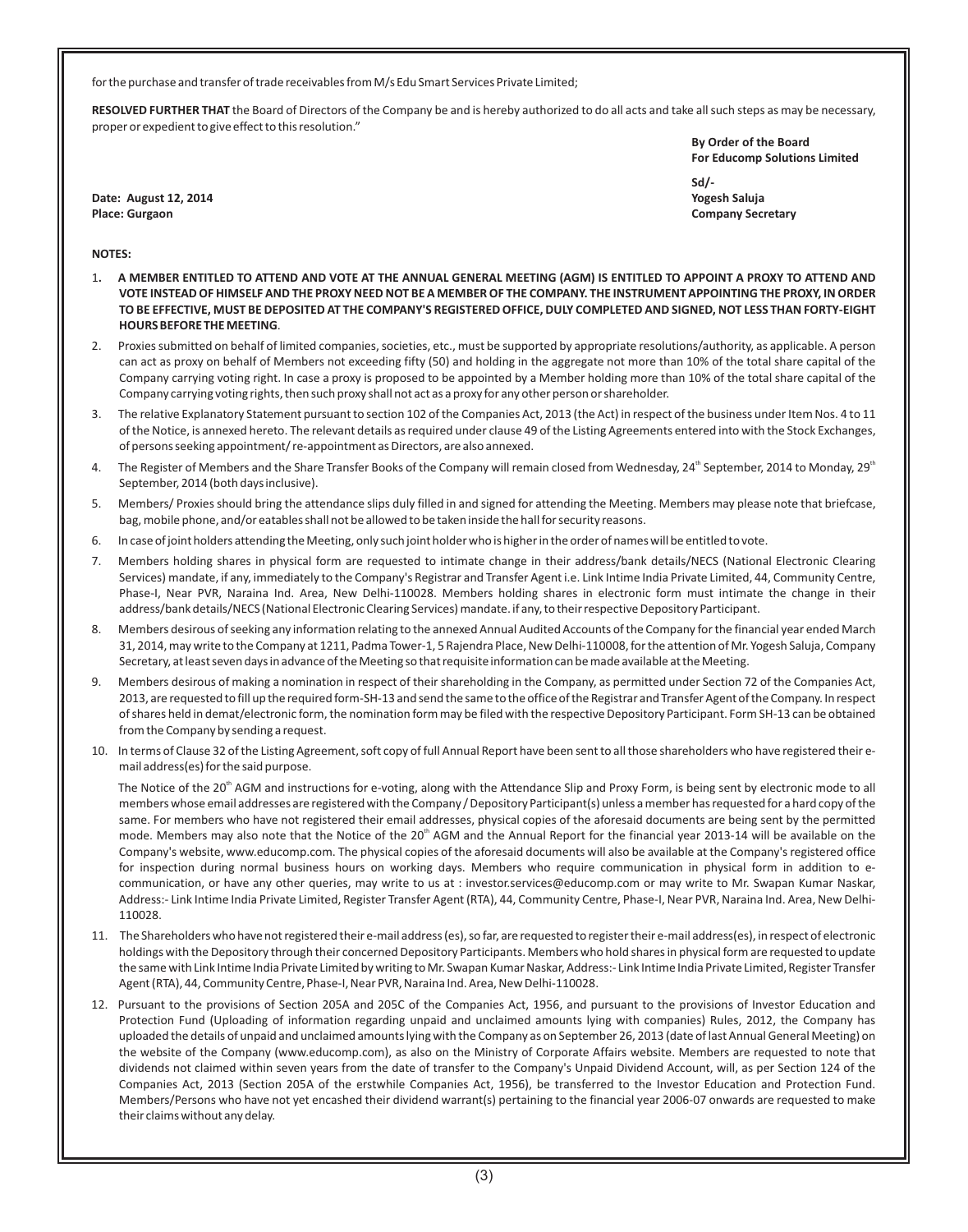- 13. The Securities and Exchange Board of India (SEBI) has mandated the submission of Permanent Account Number (PAN) by every participant in securities market. Members holding shares in electronic form are, therefore, requested to submit their PAN to their Depository Participants with whom they are maintaining their demat accounts. Members holding shares in physical form can submit their PAN details to the Company / Link Intime India Private Limited.
- 14. All documents referred to in the accompanying Notice and the Explanatory Statement shall be open for inspection at the Registered Office of the Company during normal business hours (10.00 am to 5.30 pm) on all working days except Saturdays and Sundays, up to and including the date of the Annual General Meeting of the Company.
- 15. The Certificate from the Auditors of the Company, certifying that the Employees Stock Option Schemes of the Company are being implemented in accordance with the SEBI (Employee Stock Option Scheme and Employee Stock Purchase Scheme) Guidelines, 1999 and in accordance with the resolutions of the general body, will be available for inspection to the Members at the Meeting.
- 16. In compliance with the provisions of section 108 of the Act and the Rules framed thereunder and Listing Agreement entered into with the Stock Exchange(s), the Members are provided with the facility to cast their vote electronically on all resolutions set forth in this Notice. The Company has signed an agreement with National Securities Depository Limited (NSDL) for facilitating e-voting to enable the shareholders to cast their votes electronically.

### *The instructions for shareholders for e-voting are as under*:

### **Process and Manner for members opting for e-voting is as under:-**

### **I (A) In case of Members receiving e-mail from NSDL:**

- (i) Open e-mail and open password protected PDF file viz. "SML e-Voting.pdf" with your Client ID or Folio No. as password. The said PDF file contains your user ID and password for e-voting. Please note that the password is an initial password.
- (ii) Launch internet browser by typing the following URL: https://www.evoting.nsdl.com/
- (iii) Click on Shareholder Login.
- (iv) Put user ID and Password as initial password noted in step (i) above. Click Login.
- (v) Password change menu appears. Change the password with new password of your choice with minimum 8 digits/characters or combination thereof. It is strongly recommended not to share your password with any other person and take utmost care to keep your password confidential.
- (vi) Home page of e-Voting opens. Click on e-Voting: Active Voting Cycles.
- (vii) Select EVEN of EDUCOMP SOLUTIONS LIMITED.
- (viii) Now you are ready for e-Voting as Cast Vote page opens.
- (ix) Cast your vote by selecting appropriate option and click on "Submit" and also "Confirm" when prompted.
- (x) upon confirmation, the message "Vote cast successfully" will be displayed.
- (xi) Once you have voted on the resolution, you will not be allowed to modify your vote.
- (xii) Institutional shareholders (i.e. other than individuals, HUF, NRI etc.) are required to send scanned copy (PDF/JPG Format) of the relevant Board Resolution/Authority Letter etc. together with attested specimen signature of the duly authorized signatory(ies) who are authorized to vote, to the Scrutinizer through e-mail: **educomp.scrutinizer1@gmail.com** with a copy marked to **evoting@nsdl.co.in**.

### **(B) In case of Members receives physical copy of the Annual General Meeting Notice by Post:**

- (i) User ID and Initial password is provided in the enclosed ballot form.
- (ii) Please follow all steps from Sl. No. (ii) to Sl. No. (xii) as mentioned in **(A)** above, to cast vote.
- **(C)** If you are already registered with NSDL for e-voting then you can use your existing User ID and Password for casting your vote.

### **II other Instructions**

- (i) The e-voting period commences on Tuesday, September 23, 2014 (9.00 a.m. IST) and ends on Thursday, September 25, 2014 (6.00 p.m. IST). During this period, Members of the Company, holding shares either in physical form or in dematerialized form, as on Friday, 29<sup>th</sup> August, 2014, may cast their vote electronically. The e-voting module shall be disabled by NSDL for voting thereafter. Once the vote on a resolution is cast by the Member, he shall not be allowed to change it subsequently. Further, the Members who have cast their vote electronically shall not be allowed to vote again at the Meeting.
- (ii) In case of any queries, you may refer the Frequently Asked Questions (FAQs) for Shareholders and e-Voting User Manual for Shareholders, available at the downloads section of www.evoting.nsdl.com.
- (iii) The voting rights of the Members shall be in proportion to the paid-up value of their shares in the equity capital of the Company as on the cut-off date, being Friday, 29<sup>th</sup> August, 2014.
- (iv) The Board of Directors has **appointed Mr. Sanjay Grover, Company Secretary in Whole Time Practice (Membership No. 4223) as a Scrutinizer**  to scrutinize the e-voting process in a fair and transparent manner.
- (v) The Scrutinizer shall within a period not exceeding three (3) working days from the conclusion of the e-voting period unblock the votes in the presence of at least two (2) witnesses not in the employment of the Company and will make a Scrutinizer's Report of the votes cast in favour or against, if any, forthwith to the Chairman of the meeting.
- (vi) The Results on resolutions shall be declared at or after the Annual General Meeting of the Company and the resolutions will be deemed to be passed on the Annual General Meeting date subject to receipt of the requisite number of votes in favour of the Resolutions.
- (vii) The Results declared along with the Scrutinizer's Report(s) will be available on the website of the Company (www.educomp.com) within two (2) days of passing of the resolutions and communication of the same to BSE Limited and National Stock Exchange of India Limited.

### **STATEMENT PURSUANT TO SECTION 102 OF THE COMPANIES ACT, 2013**

# **ITEM NO. 4**

Shri Shonu Chandra is a Non-Executive Independent Director of the Company since 8<sup>th</sup> September 2003. In terms of Section 149 and other applicable provisions of the Companies Act, 2013 (the Act), Shri Shonu Chandra is proposed to be appointed as an Independent Director for five consecutive years for a term upto 31<sup>st</sup> March, 2019. The Company has also received declarations from Shri Shonu Chandra that he meets with the criteria of independence as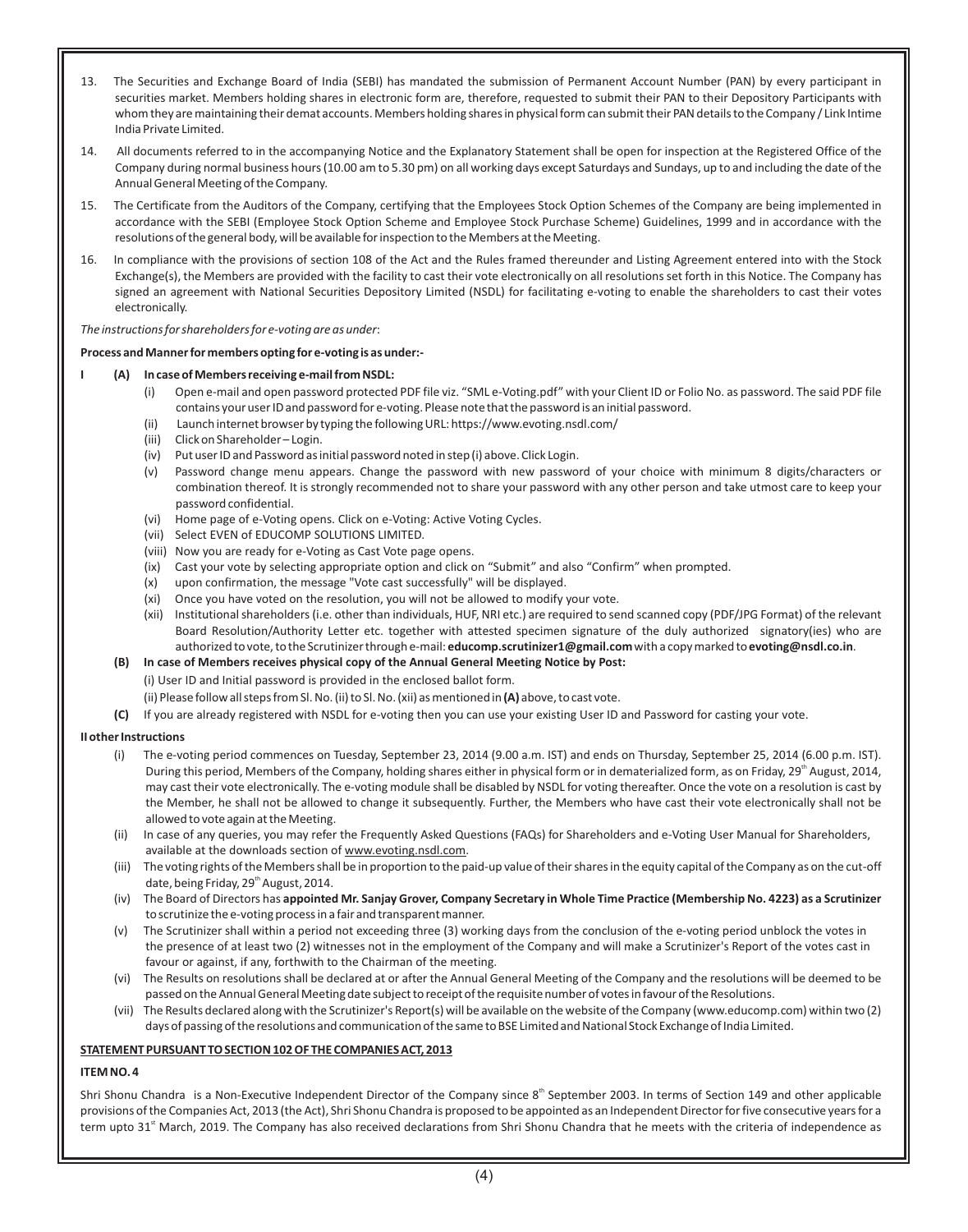prescribed both under sub-section (6) of Section 149 of the Act and under Clause 49 of the Listing Agreement. Shri Shonu Chandra is not disqualified from being appointed as Director in terms of Section 164 of the Act and has given his consent to act as Director.

A notice has been received from a member under Section 160 of the Act, proposing Shri Shonu Chandra as a candidate for the office of Director of the Company.

In the opinion of the Board, Shri Shonu Chandra fulfils the conditions specified in the Act and rules made thereunder for his appointment as an Independent Director of the Company and is independent of the management. The Board considers that his continued association would be of immense benefit to the Company and it is desirable to continue to avail services of Shri Shonu Chandra as an Independent Director. Accordingly, the Board recommends the resolution in relation to appointment of Shri Shonu Chandra as an Independent Director, for the approval by the shareholders of the Company. Copy of the draft letter for appointment of Shri Shonu Chandra as an Independent Director setting out the terms and conditions would be available for inspection without any fee by the members at the Registered Office of the Company during normal business hours on any working day, excluding Saturday and sunday.

Shri Shonu Chandra is interested in the resolutions set out at Item No. 4 of the Notice with regard to his appointment. The relatives of Shri Shonu Chandra may be deemed to be interested in this resolution, to the extent of their shareholding interest, if any, in the Company. Save and except the above, none of the other Directors / Key Managerial Personnel of the Company / their relatives are, in any way, concerned or interested, financially or otherwise, in this resolution.

The resolution mentioned in Item no. 4 of the Notice is recommended for your approval.

### **ITEM NO. 5**

Shri Venkata Subbarao Valluri is a Non-Executive Independent Director of the Company since 31<sup>st</sup> July, 2013. In terms of Section 149 and other applicable provisions of the Companies Act, 2013 (The Act), Shri Venkata Subbarao Valluri is proposed to be appointed as an Independent Director for five consecutive years for a term upto 31<sup>st</sup> March, 2019. The Company has also received declarations from Shri Venkata Subbarao Valluri that he meets with the criteria of independence as prescribed both under sub-section (6) of Section 149 of the Act and under Clause 49 of the Listing Agreement. Shri Venkata Subbarao Valluri is not disqualified from being appointed as Director in terms of Section 164 of the Act and has given his consent to act as Director.

A notice has been received from a member under Section 160 of the Act proposing Shri Venkata Subbarao Valluri as a candidate for the office of Director of the Company.

In the opinion of the Board, Shri Venkata Subbarao Valluri fulfils the conditions specified in the Companies Act, 2013 and rules made thereunder for his appointment as an Independent Director of the Company and is independent of the management. The Board considers that his continued association would be of immense benefit to the Company and it is desirable to continue to avail services of Shri Venkata Subbarao Valluri as an Independent Director. Accordingly, the Board recommends the resolution in relation to appointment of Shri Venkata Subbarao Valluri as an Independent Director, for the approval by the shareholders of the Company. Copy of the draft letter for appointment of Shri Venkata Subbarao Valluri as an Independent Director setting out the terms and conditions would be available for inspection without any fee by the members at the Registered Office of the Company during normal business hours on any working day, excluding Saturday and Sunday.

Shri Venkata Subbarao Valluri is interested in the resolutions set out at Item No. 5 of the Notice with regard to his appointment. The relatives of Shri Venkata Subbarao Valluri may be deemed to be interested in this resolution, to the extent of their shareholding interest, if any, in the Company. Save and except the above, none of the other Directors / Key Managerial Personnel of the Company / their relatives are, in any way, concerned or interested, financially or otherwise, in this resolution.

The resolution mentioned in Item no. 5 of the Notice is recommended for your approval.

### **ITEM NO. 6**

The Board of Directors appointed Shri Vinod Kumar Dandona, as an Additional Director of the company w.e.f. 13<sup>th</sup> November, 2013. In terms of Section 161(1) of the Companies Act, 2013 (corresponding to Section 260 of the Companies Act, 1956) Shri Vinod Kumar Dandona holds office only upto the date of this Annual General Meeting.

A notice has been received from a member proposing Shri Vinod Kumar Dandona as a candidate for the office of Director of the Company. Shri Vinod Kumar Dandona is not disqualified from being appointed as Director in terms of Section 164 of the Act and has given his consent to act as Director.

The Board considers that the appointment of Shri Vinod Kumar Dandona as Director would be of immense benefit to the Company and it is desirable to continue to avail his services. Accordingly, the Board recommends the resolution in relation to appointment of Shri Vinod Kumar Dandona as Director for the approval by the shareholders of the Company.

Shri Vinod Kumar Dandona is interested in the resolutions set out at Item No. 6 of the Notice with regard to his appointment. The relatives of Shri Vinod Kumar Dandona may be deemed to be interested in this resolution, to the extent of their shareholding interest, if any, in the Company. Save and except the above, none of the other Directors / Key Managerial Personnel of the Company / their relatives are, in any way, concerned or interested, financially or otherwise, in this resolution.

The resolution mentioned in Item no. 6 of the Notice is recommended for your approval.

### **ITEM NO. 7**

The Board of Directors had appointed Shri Vijay Kumar Choudhary, as an Additional Director (Independent) of the Company w.e.f. 13<sup>th</sup> November, 2013. In terms of Section 161(1) of the Companies Act, 2013 (corresponding to Section 260 of the Companies Act, 1956) Shri Vijay Kumar Choudhary holds office only upto the date of this Annual General Meeting.

In terms of Section 149 and other applicable provisions of the Companies Act, 2013 (the Act), it is proposed to appoint Shri Vijay Kumar Choudhary as an Independent Director for five consecutive years for a term upto  $31<sup>st</sup>$  March, 2019. The Company has also received declarations from Shri Vijay Kumar Choudhary that he meets with the criteria of independence as prescribed both under sub-section (6) of Section 149 of the Act and under Clause 49 of the Listing Agreement. Shri Vijay Kumar Choudhary is not disqualified from being appointed as Director in terms of Section 164 of the Act and has given his consent to act as Director.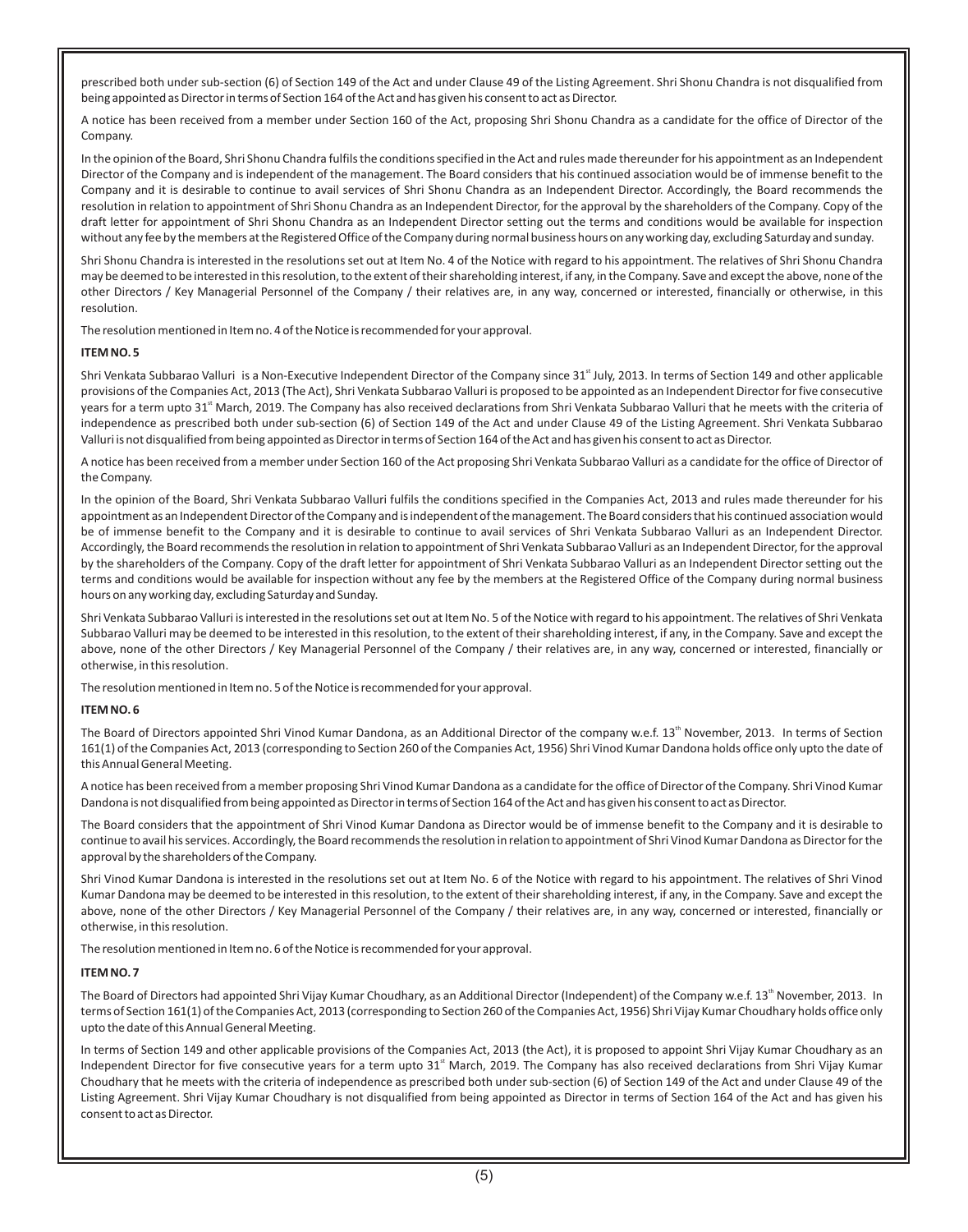A notice has been received from a member under Section 160 of the Act proposing Shri Vijay Kumar Choudhary as a candidate for the office of Director of the Company.

In the opinion of the Board, Shri Vijay Kumar Choudhary fulfils the conditions specified in the Companies Act, 2013 and rules made thereunder for his appointment as an Independent Director of the Company and is independent of the management. The Board considers that his continued association would be of immense benefit to the Company and it is desirable to continue to avail services of Shri Vijay Kumar Choudhary as an Independent Director. Accordingly, the Board recommends the resolution in relation to appointment of Shri Vijay Kumar Choudhary as an Independent Director, for the approval by the shareholders of the Company. Copy of the draft letter for appointment of Shri Vijay Kumar Choudhary as an Independent Director setting out the terms and conditions would be available for inspection without any fee by the members at the Registered Office of the Company during normal business hours on any working day, excluding Saturday and Sunday.

Shri Vijay Kumar Choudhary is interested in the resolutions set out at Item No. 7 of the Notice with regard to his appointment. The relatives of Shri Vijay Kumar Choudhary may be deemed to be interested in this resolution, to the extent of their shareholding interest, if any, in the Company. Save and except the above, none of the other Directors / Key Managerial Personnel of the Company / their relatives are, in any way, concerned or interested, financially or otherwise, in this resolution.

The resolution mentioned in Item no. 7 of the Notice is recommended for your approval.

### **ITEM NO. 8**

The Board of Directors had appointed Shri Rajat Khare, as an Additional Director (Independent) of the company w.e.f. 13<sup>th</sup> November, 2013. In terms of Section 161(1) of the Companies Act, 2013 (corresponding to Section 260 of the Companies Act, 1956) Shri Rajat Khare holds office only upto the date of this Annual General Meeting.

In terms of Section 149 and other applicable provisions of the Companies Act, 2013 (the Act), it is proposed to appoint Shri Rajat Khare as an Independent Director for five consecutive years for a term upto 31<sup>"</sup> March, 2019. The Company has also received declarations from Shri Rajat Khare that he meets with the criteria of independence as prescribed both under sub-section (6) of Section 149 of the Act and under Clause 49 of the Listing Agreement. Shri Rajat Khare is not disqualified from being appointed as Director in terms of Section 164 of the Act and has given his consent to act as Director.

A notice has been received from a member under Section 160 of the Act proposing Shri Rajat Khare as a candidate for the office of Director of the Company.

In the opinion of the Board, Shri Rajat Khare fulfils the conditions specified in the Companies Act, 2013 and rules made thereunder for his appointment as an Independent Director of the Company and is independent of the management. The Board considers that his continued association would be of immense benefit to the Company and it is desirable to continue to avail services of Shri Rajat Khare as an Independent Director. Accordingly, the Board recommends the resolution in relation to appointment of Shri Rajat Khare as an Independent Director, for the approval by the shareholders of the Company. Copy of the draft letter for appointment of Shri Rajat Khare as an Independent Director setting out the terms and conditions would be available for inspection without any fee by the members at the Registered Office of the Company during normal business hours on any working day, excluding Saturday and Sunday.

Shri Rajat Khare is interested in the resolutions set out at Item No. 8 of the Notice with regard to his appointment. The relatives of Shri Rajat Khare may be deemed to be interested in this resolution, to the extent of their shareholding interest, if any, in the Company. Save and except the above, none of the other Directors / Key Managerial Personnel of the Company / their relatives are, in any way, concerned or interested, financially or otherwise, in this resolution.

The resolution mentioned in Item no. 8 of the Notice is recommended for your approval.

#### **ITEM NO. 9**

A notice has been received from a member under Section 160 of the Act proposing Smt. Swati Sinha as a candidate for the office of Director of the Company.

In terms of Section 149 and other applicable provisions of the Companies Act, 2013, it is proposed to appoint Smt. Swati Sinha as an Independent Director for five consecutive years for a term upto 28<sup>"</sup> September, 2019. The Company has also received declarations from Smt. Swati Sinha that she meets with the criteria of independence as prescribed both under sub-section (6) of Section 149 of the Act and under Clause 49 of the Listing Agreement. Smt. Swati Sinha is not disqualified from being appointed as Director in terms of Section 164 of the Act and has given his consent to act as Director.

In the opinion of the Board, Smt. Swati Sinha fulfils the conditions specified in the Companies Act, 2013 and rules made thereunder for her appointment as an Independent Director of the Company and is independent of the management. The Board considers that her association would be of immense benefit to the Company and it is desirable to avail services of Smt. Swati Sinha as an Independent Director. Accordingly, the Board recommends the resolution in relation to appointment of Smt.i Swati Sinha as an Independent Director, for the approval by the shareholders of the Company. Copy of the draft letter for appointment ofSmt. Swati Sinha as an Independent Director setting out the terms and conditions would be available for inspection without any fee by the members at the Registered Office of the Company during normal business hours on any working day, excluding Saturday and Sunday.

None of the Directors / Key Managerial Personnel of the Company / their relatives are, in any way, concerned or interested, financially or otherwise, in this resolution.

The resolution mentioned in Item no. 9 of the Notice is recommended for your approval.

#### **ITEM NO. 10**

Section 148 of the Act, inter-alia, provides that the Central Government may direct audit of cost records of class of Companies. In pursuance of Rule 14 of the Companies (Audit and Auditors) Rules, 2014, the Board shall appoint an individual who is a cost accountant in practice or a firm of cost accountants in practice, as cost auditor, on the recommendations of the Audit Committee, which shall also recommend remuneration for such cost auditor. The remuneration recommended by the Audit Committee shall be considered and approved by the Board and ratified subsequently by the shareholders.

On the recommendation of the Audit Committee at its meeting held on August 12, 2014, the Board has, considered and approved the appointment of Messrs. Ahuja Sunny & Co., Cost Accountants as the cost auditor for the financial year 2014-15 at a remuneration of Rs. 1.30 lac per annum plus applicable taxes and reimbursement of out of pocket expenses.

None of the Directors/Key Managerial Personnel of the Company/their relatives are in any way, concerned or interested, financially or otherwise, in the resolution.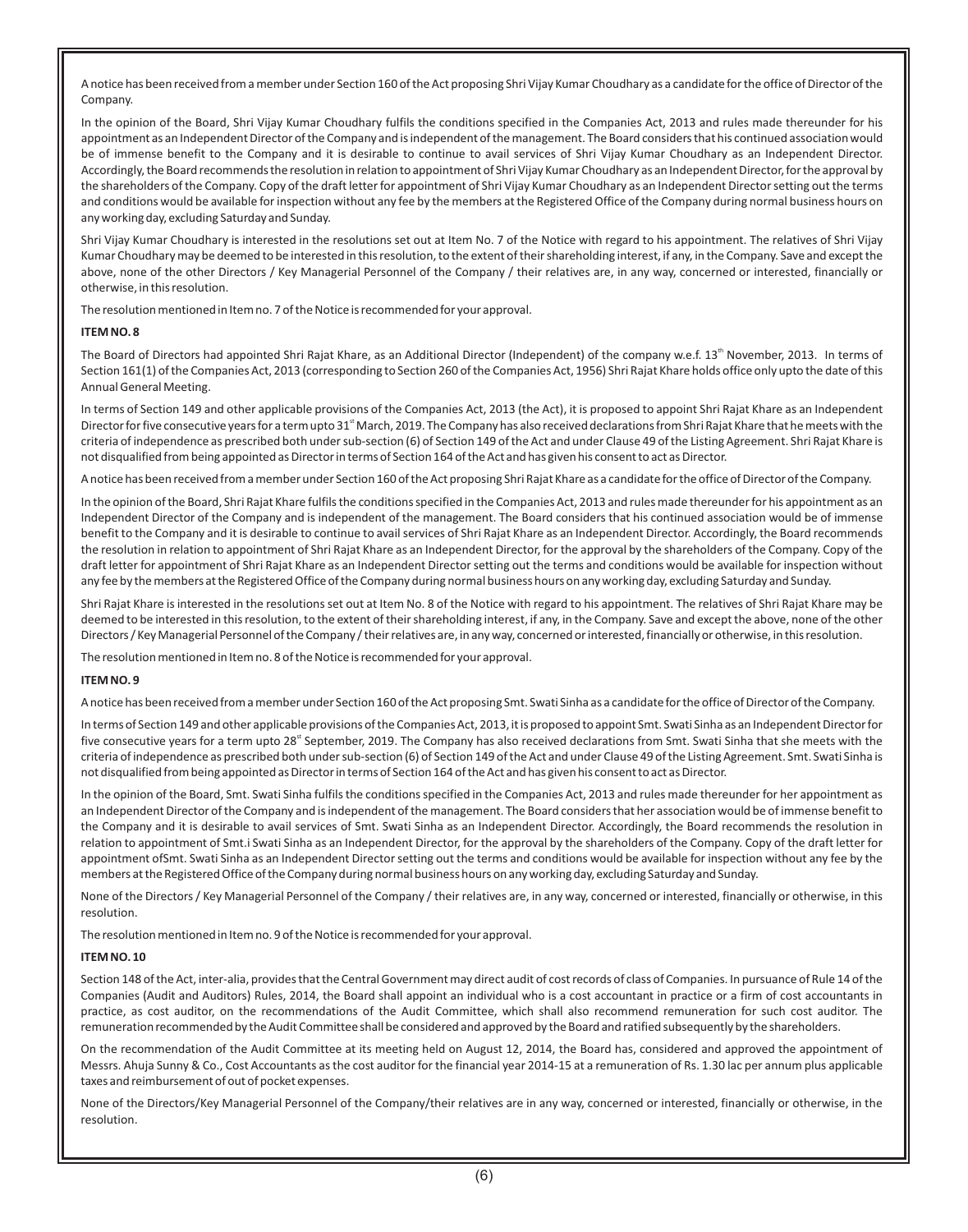The resolution mentioned in Item no. 10 of the Notice is recommended for your approval.

#### **ITEM NO. 11**

In terms of the CDR package, approved by the CDR EG vide letter dated 28<sup>th</sup> February 2014, the lenders of Edu Smart Services Private Limited, subsidiary of the company in terms of provisions of the Companies Act, 2013, have been provided an option to transfer their outstanding loan balance, in the Edu Smart Services Private Limited (ESSPL), with the company.

In pursuance of the same and for the purpose of transferring the outstanding bank loan balances of Edu Smart Services Private Limited, the Company on 31<sup>st</sup> March 2014 had entered into Trade Receivable Purchase Agreement with M/s Edu Smart Services Private Limited for the purchase of trade receivables of M/s Edu Smart Services Private Limited.

The trade receivables purchased and/or to be purchased by the company, by way of aforesaid agreement, will be transferred and taken by the company, in one or more trenches.

The purchase and transfer of trade receivables from Edu Smart Services Private Limited shall depend on the certain conditions, as specified in the agreement, to be complied with by the parties to the agreement.

Further, in term of aforesaid agreement on 31st March 2014 total trade receivables amount to Rs.1203,22,82,072 (Rupees One Thousand Two Hundred Three Crores Twenty Two Lacs Eighty Two Thousand Seventy Two only) is to be purchased by the company. Out of which Trade receivable amounting to Rs.1034,99,17,051/- (Rupees One Thousand Thirty Four crores Ninety Nine Lacs Seventeen Thousand Fifty One Only) has been transferred to the company on 31st March 2014.

Even though the agreement was entered by the company before notification of the relevant section of Companies Act, 2013, but the company, in term of better compliance of the Companies Act, 2013 and also for good corporate governance, proposes to the shareholders to approve and ratify the agreement so entered by the Company with M/s Edu Smart Services Private Limited.

Detailed information as required to be disclosed in terms of Section 188 of the Companies Act, 2013 read with Rule 15 of Companies (Meeting of Board & its Powers) Rules, 2014 are given below:-

| SI.<br>No | Information required to be Disclosed.<br>(item No.11)                                                                                      | (Particulars)                                                                                                                                                                                                                                                                                                                                                                                                                                                                                                                                                                                                                                                                                                                                                                                                                                                                                                                         |
|-----------|--------------------------------------------------------------------------------------------------------------------------------------------|---------------------------------------------------------------------------------------------------------------------------------------------------------------------------------------------------------------------------------------------------------------------------------------------------------------------------------------------------------------------------------------------------------------------------------------------------------------------------------------------------------------------------------------------------------------------------------------------------------------------------------------------------------------------------------------------------------------------------------------------------------------------------------------------------------------------------------------------------------------------------------------------------------------------------------------|
| a)        | The name of the related party; name<br>of the director or Key Managerial<br>Personnel who is related, if any and<br>nature of relationship | Name of the related party and nature of relationship:- M/s Edu Smart Services Private<br>Limited is a subsidiary of the company.                                                                                                                                                                                                                                                                                                                                                                                                                                                                                                                                                                                                                                                                                                                                                                                                      |
| b)        | The nature, duration of the contract<br>and particulars of the contract or<br>arrangement                                                  | Particulars and nature of the contract or arrangement:- The company on 31 <sup>st</sup> March<br>2014 had entered into Trade Receivable purchase agreement, with M/s Edu Smart<br>Services Private Limited for the purchase of trade receivable of Edu Smart Services<br>Private Limited, in one or more trenches. The purchase and transfer of trade receivable<br>from Edu Smart Services Private Limited shall depend on the certain conditions, as<br>specified in the agreement, to be complied with, by the parties to the agreement.<br>Duration of the Contract:- The trade receivables will be purchased and transferred to<br>the company, in one or more trenches, depending upon the fulfillment of the conditions<br>as specified in the agreement, to be complied with by the parties to the agreement.                                                                                                                 |
| C)        | The material terms of the contract or<br>arrangement including the value, if<br>any                                                        | The company on 31st March 2014 had entered into Trade Receivable Purchase<br>Agreement, with M/s Edu Smart Services Private Limited for the purchase of trade<br>receivable of Edu Smart Services Private Limited, in one or more trenches. The<br>purchase and transfer of trade receivable from Edu Smart Services Private Limited<br>shall depend on the certain conditions, as specified in the agreement, to be complied<br>with by the parties to the agreement.<br>Total trade receivables to be transferred from Edu Smart Services Private Limited<br>amounting to Rs. 1203, 22, 82, 072 (Rupees One Thousand Two Hundred Three Crores<br>Twenty Two Lacs Eighty Two Thousand Seventy Two only). Out of which Trade<br>receivable amounting to Rs.1034,99,17,051/- (Rupees One Thousand Thirty Four<br>crores Ninety Nine Lacs Seventeen Thousand Fifty Ore Only) has been transferred to<br>the company on 31st March 2014. |

In the light of the provisions of Section 188 of the Companies Act, 2013 read with Companies (Meeting of Board & its Powers) Rules, 2014, the audit committee and Board of Directors of the company approved and ratified the aforesaid agreement and recommended for the approval of the shareholders by special resolutions.

None of the Directors / Key Managerial Personnel of the Company / their relatives are,except to expend of there share holding in the company, in this resolution.

The resolution mentioned in Item no. 11 of the Notice is recommended for your approval.

**By Order of the Board For Educomp Solutions Limited**

**Sd/-**

**Date: August 12, 2014 Yogesh Saluja Place: Gurgaon Company Secretary**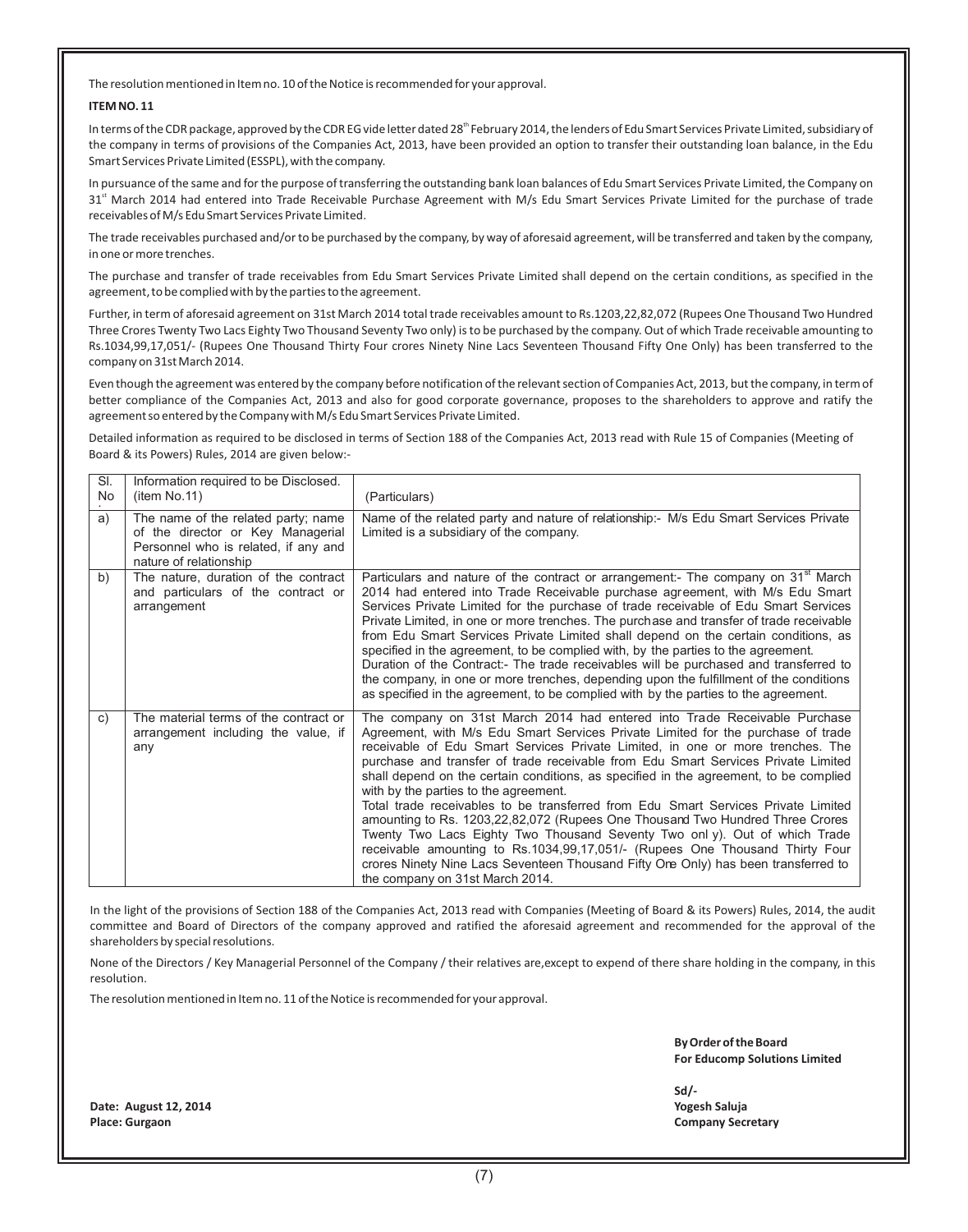Details of the Directors seeking appointment / re-appointment in the Annual General Meeting to be held on 29" September, 2014, pursuant to Clause 49 of Listing Agreement of Stock Exchanges Details of the Directors seeking appointment in the Annual General Meeting to be held on 29" September, 2014, pursuant to Clause 49 of Listing Agreement of Stock Exchanges

| Name of Director                                              | Shri Shantanu Prakash                                                                                                                                                                                                | Shri Shonu Chandra                                                                                                                                      | Subbarao Valluri<br>Shri Venkata                                                                                                                                                                                                                                                                                                    | Shri Vinod Kumar<br>Dandona                                                                                                                                                                                                                                                                                                                                                                                                                                                                                                                                                                                                                                                        | Shri Vijay Kumar<br>Choudhary                                                                                                                                                                                                                                                                                                                                                                                                                                                                                                                                                                                                                                                                                                                                                                                                                                                                                                                                                              | Shri Rajat Khare                                                                                                                                                                                                                                                                                                                                                                                                                                                                        | Smt. Swati Sinha                                                                                                                                                                                                                                                          |
|---------------------------------------------------------------|----------------------------------------------------------------------------------------------------------------------------------------------------------------------------------------------------------------------|---------------------------------------------------------------------------------------------------------------------------------------------------------|-------------------------------------------------------------------------------------------------------------------------------------------------------------------------------------------------------------------------------------------------------------------------------------------------------------------------------------|------------------------------------------------------------------------------------------------------------------------------------------------------------------------------------------------------------------------------------------------------------------------------------------------------------------------------------------------------------------------------------------------------------------------------------------------------------------------------------------------------------------------------------------------------------------------------------------------------------------------------------------------------------------------------------|--------------------------------------------------------------------------------------------------------------------------------------------------------------------------------------------------------------------------------------------------------------------------------------------------------------------------------------------------------------------------------------------------------------------------------------------------------------------------------------------------------------------------------------------------------------------------------------------------------------------------------------------------------------------------------------------------------------------------------------------------------------------------------------------------------------------------------------------------------------------------------------------------------------------------------------------------------------------------------------------|-----------------------------------------------------------------------------------------------------------------------------------------------------------------------------------------------------------------------------------------------------------------------------------------------------------------------------------------------------------------------------------------------------------------------------------------------------------------------------------------|---------------------------------------------------------------------------------------------------------------------------------------------------------------------------------------------------------------------------------------------------------------------------|
| Date of Birth                                                 | 26.01.1965                                                                                                                                                                                                           | 26.03.1965                                                                                                                                              | 21.02.195<br>5                                                                                                                                                                                                                                                                                                                      | 27.03.1950                                                                                                                                                                                                                                                                                                                                                                                                                                                                                                                                                                                                                                                                         | 22.04.1955                                                                                                                                                                                                                                                                                                                                                                                                                                                                                                                                                                                                                                                                                                                                                                                                                                                                                                                                                                                 | 15.08.1983                                                                                                                                                                                                                                                                                                                                                                                                                                                                              | 03.02.1975                                                                                                                                                                                                                                                                |
| Relationship with other<br>Directors inter-se                 | None                                                                                                                                                                                                                 | None                                                                                                                                                    | None                                                                                                                                                                                                                                                                                                                                | None                                                                                                                                                                                                                                                                                                                                                                                                                                                                                                                                                                                                                                                                               | None                                                                                                                                                                                                                                                                                                                                                                                                                                                                                                                                                                                                                                                                                                                                                                                                                                                                                                                                                                                       | None                                                                                                                                                                                                                                                                                                                                                                                                                                                                                    | None                                                                                                                                                                                                                                                                      |
| Expertise in specific<br>functional areas                     | founder member of Educomp<br>Mr. Shantanu Prakash, MBA<br>inception. He is an expert in<br>Education Technology and<br>Solutions Limited and has<br>been responsible from its<br>(IIM-Ahmedabad) is the<br>Pedagogy. | Mr. Shonu Chandra runs<br>education<br>travel company. He holds<br>크.<br>masters degree<br>Mass Communication.<br>student<br>$\mathfrak{g}$<br>$\sigma$ | varied<br>years plus, as a<br>partner with the big<br>global<br>and<br>firms).<br>holds<br><b>Jenkata</b><br>(20)<br>Doctoral degree in<br>simulation modeling<br>Valluri.<br>mathematical<br>management<br>also<br>experience<br>accounting<br>consulting<br>Subbarao<br>consulting<br>(Ph D)<br>has<br>four<br><u><br/>ቶ</u><br>ð | by the Hon'ble Prime<br>$\mathbb{H}$<br>$\sigma$<br>decorated<br>Police medals awarded<br>Minister / President of<br>India for 37 years of<br>service, having served<br>invaluable<br>He retired from<br>Mr. V K Dandona, was<br>with<br>crisis<br>and<br>multiple tasks of highly<br>classified nature had<br>experience of tackling<br>and<br>of the States / Govt. of<br>eventful,<br>country<br>been his strong forte,<br>Bureaucratic machinery<br>General<br>and distinguished<br>officer<br>8g<br>managements<br>all over the<br>meritorious<br>highly<br>Police (IG)<br>Inspector<br>handling<br>besides<br>service<br>political<br>Police<br>highly<br>India.<br>$\sigma$ | During his stint of more<br>than 33 years, he has<br>ð<br>Corporate<br>Project<br>consist of Project Report<br>& Management Manuals<br>Information System for the<br>Choudhary had a privilege<br>of being a speaker. From<br>time to time, he had been<br>requested by the agency<br>likes Star TV to share the<br>undertaken the audit of<br>various public, private and<br>Vijay K Choudhary<br>has been actively involved<br>Auditing,<br>ళ<br>Activities under this cell<br>Project<br>Management<br>amalgamations, company<br>ΣÉ.<br>Preparation of Accounting<br>and development of all<br>clients, Merchant Banking,<br>changers,<br>expertise on the tax laws.<br>Implementation, Planning,<br>Management of mergers,<br>Management consultancy<br>multinational companies.<br>Evaluating<br>profession<br>etc.<br>law matters<br>Accountancy,<br>Consultancy,<br>Preparation,<br>types of<br>structuring,<br>demergers,<br>the<br>Finance,<br>Taxation,<br>Money<br>ξ<br>_<br>⊒. | alumnus<br>S<br>accepted'<br>research papers and<br>journals in the field of<br>Mr. Rajat Khare is an<br>investor with<br>interests in businesses<br>đ<br>serving<br>sector<br>and<br>author<br>and<br>Computer<br>$\frac{1}{10}$ an $\frac{1}{10}$<br>field<br>0026)<br>of<br>Information-age<br>entrepreneur,<br>data security.<br>globally. He<br>intemational<br>conference<br>government<br>corporate<br>the<br>Science<br>Security<br>(IITJEE<br>author<br>Delhi<br>and<br>ءِ<br> | experience in corporate<br>σ<br>Partner with law firm Fox<br>Mandal and heads their<br>and<br>arbitral<br>She has vast<br>commercial litigation and<br>has been part of many<br>Mrs. Swati Sinha is<br>Court<br>land mark cases.<br>international<br>Supreme<br>practice. |
| Qualification                                                 | Graduate in B.Com (Hons)<br>University and MBA (IIM-<br>from S.R.C.C, Delhi<br>Ahmedabad)                                                                                                                            | Masters in Mass<br>Communication.                                                                                                                       | mathematical<br>simulation<br>modeling<br>Ph D in                                                                                                                                                                                                                                                                                   | M.SC (Mathematics)                                                                                                                                                                                                                                                                                                                                                                                                                                                                                                                                                                                                                                                                 | Chartered Accountant                                                                                                                                                                                                                                                                                                                                                                                                                                                                                                                                                                                                                                                                                                                                                                                                                                                                                                                                                                       | IIT in Computer<br>Science from Delhi                                                                                                                                                                                                                                                                                                                                                                                                                                                   | from<br>Delhi<br>University and LLB<br>(History)<br>College,<br>Hindu<br>MA.                                                                                                                                                                                              |
| No. of Equity Shares of<br>Rs.2/- each held in the<br>Company | 44315205                                                                                                                                                                                                             | 3250                                                                                                                                                    | $\equiv$                                                                                                                                                                                                                                                                                                                            | $\equiv$                                                                                                                                                                                                                                                                                                                                                                                                                                                                                                                                                                                                                                                                           | $\equiv$                                                                                                                                                                                                                                                                                                                                                                                                                                                                                                                                                                                                                                                                                                                                                                                                                                                                                                                                                                                   | $\equiv$                                                                                                                                                                                                                                                                                                                                                                                                                                                                                | $\equiv$                                                                                                                                                                                                                                                                  |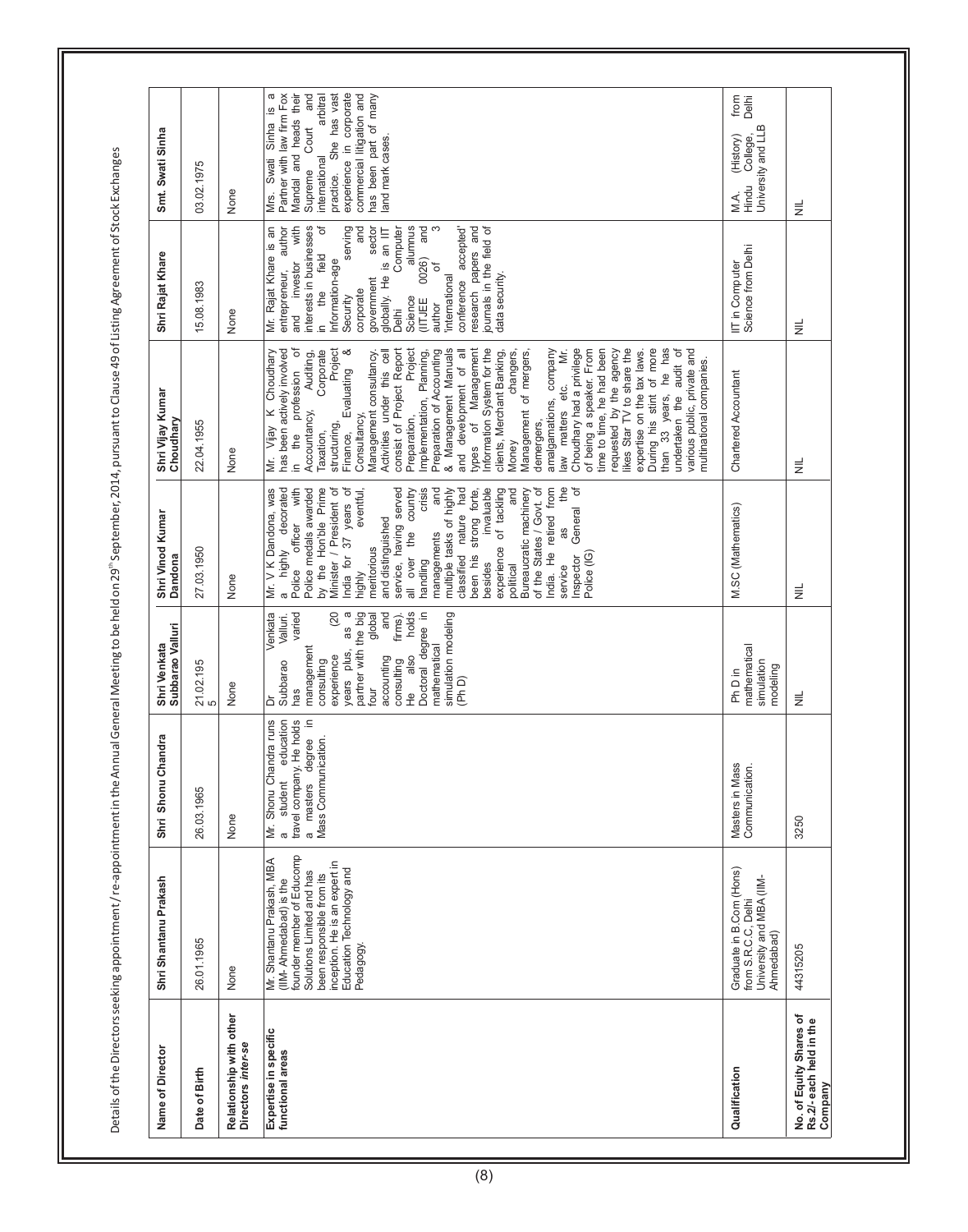| List of other companies<br>in which Directorships<br>are held*                                                                               | · Gyankunj Education Private<br>Consulting Private<br>Private<br>Private<br>Private<br>· Evergreen Realtech Private<br>Infrastructure<br>Infrastructure<br>Housing<br>ళ<br>Higher<br>· Edugames Solutions Private<br>Learning Private<br>ð<br>· Good Luck Structure Private<br>Private<br>•Career Launcher Education<br>Education<br>Learning<br>Client Associates<br>Infrastructure And Services<br>Management Private Limited<br>School Management Limited<br>· Greycells 18 Media Limited<br>. Educomp Infrastructure<br>·Great Lakes Institute<br>Services Private Limited<br>Realtech<br>Corporation Limited<br><b>Builders</b><br>Infratech<br>Digital<br>Education Limited<br>Higher<br>· Educomp-Raffles<br>Private Limited<br>Private Limited<br>Private Limited<br>Management<br>· Growzone<br>·Pioneer<br>·Beacon<br>·Strotech<br>• Lakshya<br>•Kaisons<br>·Bilakes<br>·Beacon<br>·Boston<br>•Falcate<br>Limited<br>Limited<br>Limited<br>Limited<br>Limited<br>Limited<br>Limited<br>Limited<br>Limited<br>Limited<br>Limited<br>·Grider<br>•Great | · Educomp Infrastructure<br>Communication<br>School<br>Edventures<br>& School Management<br>Professional<br>Management Lmited<br>Education Limited<br>Private Limited<br>Private Limited<br>· Educomp<br>· Educomp<br>$•$ Edterra<br>Limited<br>• Waves | Ë | • Modzex Infrastructure<br>Solutions<br>Private<br>· Markus Infrastructure<br>Realtech<br>Infrastructure Private<br>· Zeta Buildoon Private<br>Constructions Private<br>· Onega Infrastructure<br>Infratech<br>Infratech<br><b>Builders</b><br><b>Buildtech</b><br>Infratech<br>School<br>Management Limited<br>Education Limited<br>Private Limited<br>Private Limited<br>Private Limited<br>Private Limited<br>Private Limited<br>Private Limited<br>Private Limited<br>Private Limited<br>Private Limited<br>Rockstrong<br>Professional<br>· Educomp<br>Educomp<br>· Newzone<br>· Orlando<br>· Hidream<br>Reverie<br>Shiksha<br>· Boston<br>Limited<br>Limited<br>Limited<br>Trustee<br>Limited<br>· Grider<br>· Virtual | $\equiv$ | Private<br>Private<br>Private<br>Private<br>. ABP Management &<br>Knowledge<br>Online<br>· Prophecis Analytics<br>Consulting<br><b>Business</b><br>Consulting<br>Development<br>Technology<br>Private Limited<br>Private Limited<br>Private Limited<br>Management<br>Reputation<br>Consulting<br>Solutions<br>Software<br>Process<br>Limited<br>Limited<br>Limited<br>Limited<br>· Appin<br>· Appin<br>Appin<br>· Acsg<br>And<br>And | $\equiv$ |  |
|----------------------------------------------------------------------------------------------------------------------------------------------|----------------------------------------------------------------------------------------------------------------------------------------------------------------------------------------------------------------------------------------------------------------------------------------------------------------------------------------------------------------------------------------------------------------------------------------------------------------------------------------------------------------------------------------------------------------------------------------------------------------------------------------------------------------------------------------------------------------------------------------------------------------------------------------------------------------------------------------------------------------------------------------------------------------------------------------------------------------------------------------------------------------------------------------------------------------|---------------------------------------------------------------------------------------------------------------------------------------------------------------------------------------------------------------------------------------------------------|---|-----------------------------------------------------------------------------------------------------------------------------------------------------------------------------------------------------------------------------------------------------------------------------------------------------------------------------------------------------------------------------------------------------------------------------------------------------------------------------------------------------------------------------------------------------------------------------------------------------------------------------------------------------------------------------------------------------------------------------|----------|--------------------------------------------------------------------------------------------------------------------------------------------------------------------------------------------------------------------------------------------------------------------------------------------------------------------------------------------------------------------------------------------------------------------------------------|----------|--|
| List of the Committee of<br>#<br>companies) in which<br>Membership is held<br><b>Board of Directors</b><br>across all other<br>Chairmanship/ | School Management Limited<br>Educomp Infrastructure &<br>. Audit Committee of<br>Chairman                                                                                                                                                                                                                                                                                                                                                                                                                                                                                                                                                                                                                                                                                                                                                                                                                                                                                                                                                                      | య<br>৳<br>Management<br>· Audit Committee<br>Infrastructure<br>Educomp<br>School<br>Limited<br><b>Member</b>                                                                                                                                            | ž | $\equiv$                                                                                                                                                                                                                                                                                                                                                                                                                                                                                                                                                                                                                                                                                                                    | $\equiv$ | ž                                                                                                                                                                                                                                                                                                                                                                                                                                    | ž        |  |

#Pursuant to Clause 49 of the Listing Agreement, only two Committee viz. Audit Committee and Stakeholders' Relationship/Shareholders'/Investors' Grievance Committee of have been considered.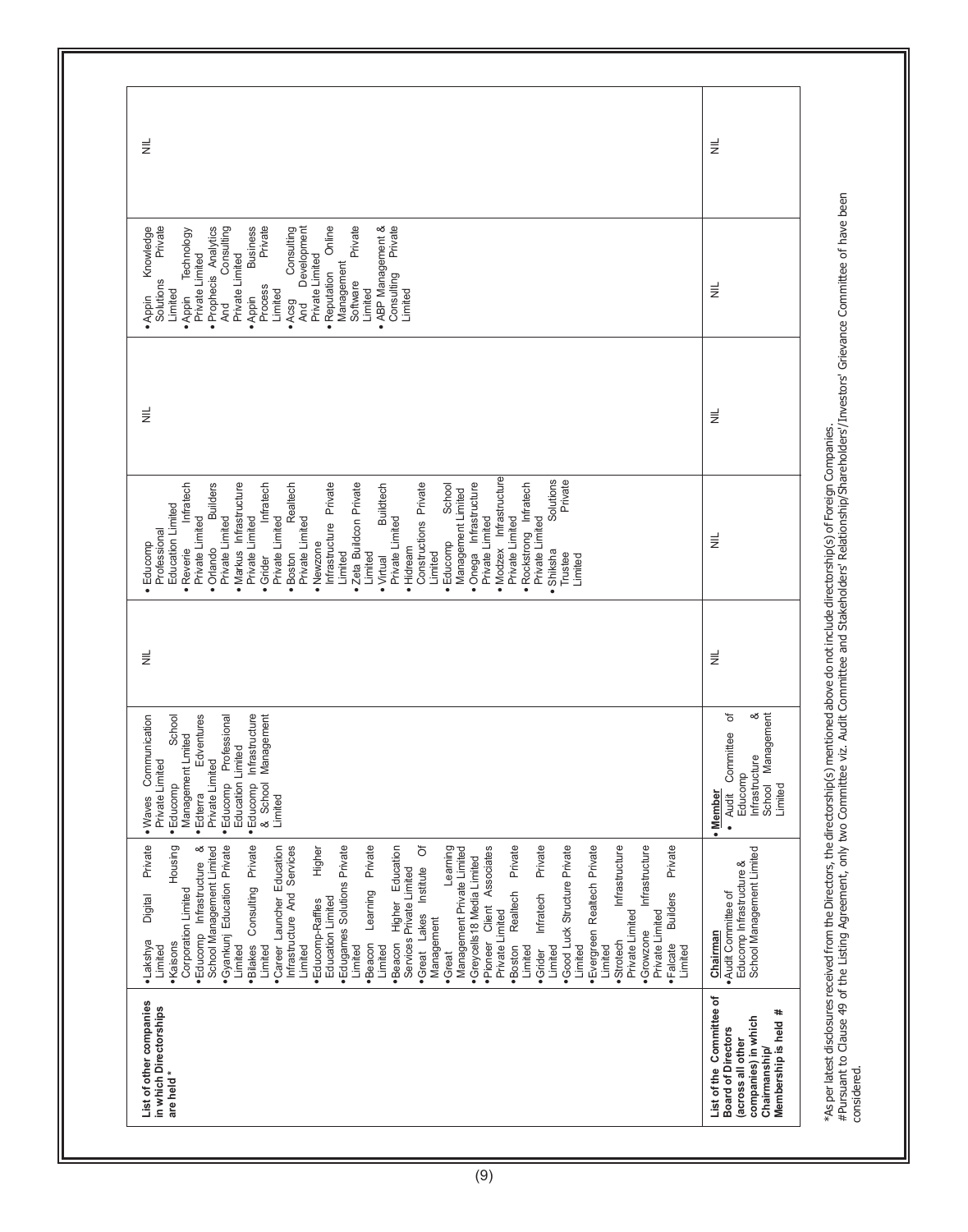| <b>NOTES:</b> |
|---------------|
|               |
|               |
|               |
|               |
|               |
|               |
|               |
|               |
|               |
|               |
|               |
|               |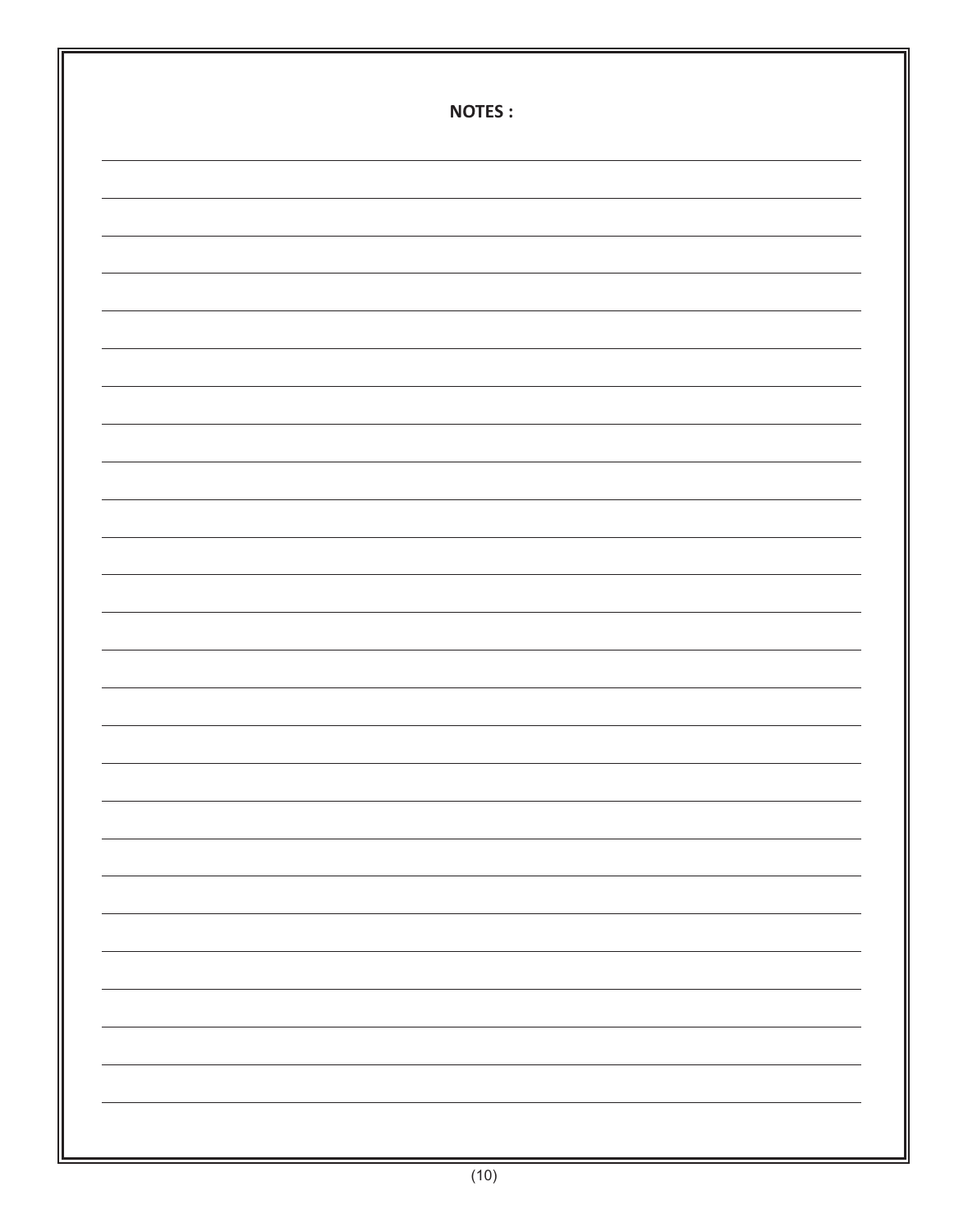#### **Form No. MGT-11 PROXY FORM**

[Pursuant to section 105(6) of the Companies Act, 2013 and rule 19(3) of the Companies (Management and Administration) Rules, 2014]

### **EDUCOMP SOLUTIONS LIMITED**

Regd. Office: 1211, Padma Tower 1, 5, Rajendra Place, New Delhi-110008

Corporate Identity Number: L74999DL1994PLC061353

Tel.: 91-11-25755920. Fax: 91-11-25766775.

Website: www.educomp.com ● email: investor.services@educomp.com

| Registered address:  |  |
|----------------------|--|
|                      |  |
| Folio No/ Client Id: |  |
|                      |  |
|                      |  |
|                      |  |
|                      |  |
| or failing him,      |  |
|                      |  |
|                      |  |
| or failing him,      |  |
|                      |  |
|                      |  |

as my/our proxy to attend and vote (on a poll) for me/us and on my/our behalf at the Annual General Meeting of the Company, to be held on the Monday the 29th September, 2014 at 3:30 P.M. at Sri, Sathya Sai international Center, Pragati Vihar, Lodhi Road, New Delhi- 110003 and at any adjournment thereof in respect of such resolutions as are indicated below:

| <b>S. No.</b>  | <b>Resolutions</b>                                                                                                                                                                                                                                                                                                |     | Optional* |
|----------------|-------------------------------------------------------------------------------------------------------------------------------------------------------------------------------------------------------------------------------------------------------------------------------------------------------------------|-----|-----------|
|                | <b>Ordinary Business</b>                                                                                                                                                                                                                                                                                          | For | Against   |
| 1              | To receive, consider and adopt the audited financial statements of the Company for the financial year<br>ended 31st March, 2014, including Balance Sheet as at 31st March, 2014 and Statement of Profit & Loss<br>for the year ended on that date and the reports of the Board of Directors and Auditors thereon. |     |           |
| $\mathcal{P}$  | To appoint a Director in place of Shri Shantanu Prakash (holding DIN: 00983057), who retires from office by<br>rotation, and being eligible, offers himself for re-appointment.                                                                                                                                   |     |           |
| 3              | To appoint Auditors and to fix their remuneration                                                                                                                                                                                                                                                                 |     |           |
|                | <b>Special Business</b>                                                                                                                                                                                                                                                                                           |     |           |
| 4              | To appoint Shri Shonu Chandra as an Independent Director                                                                                                                                                                                                                                                          |     |           |
| 5              | To appoint Shri Venkata Subbarao Valluri as an Independent Director                                                                                                                                                                                                                                               |     |           |
| 6              | To appoint Shri Vinod Kumar Dandona as an Director                                                                                                                                                                                                                                                                |     |           |
| $\overline{7}$ | To appoint Shri Vijay Kumar Choudhary as an Independent Director                                                                                                                                                                                                                                                  |     |           |
| 8              | To appoint Shri Rajat Khare as an Independent Director                                                                                                                                                                                                                                                            |     |           |
| 9              | To appoint Smt. Swati Sinha as an Independent Director                                                                                                                                                                                                                                                            |     |           |
| 10             | To approve and ratified the remuneration of M/s Ahuja Sunny & Co., Cost Accountants of the<br>Company                                                                                                                                                                                                             |     |           |
| 11             | To approve and ratified the agreement entered between the company and M/s Edu Smart Services Private<br>Limited, subsidiary of the company for the purchase of receivables pursuant to the scheme approved under<br>the CDR mechanism                                                                             |     |           |

|                     | 2014                         | Affix Revenue |  |
|---------------------|------------------------------|---------------|--|
|                     |                              | stamp         |  |
| Signature of Member | Signature of Proxy holder(s) | of Re.1.00/-  |  |

**Note:** 

1. This form of proxy in order to be effective should be duly completed and deposited at the Registered Office of the Company, not less than 48 hours before the commencement of the Meeting.

2. The Proxy form should be signed across the stamp as per specimen signature registered with the Registrar & Share Transfer Agent/Depository

3. AProxy need not be a member of the company.

4. Aperson can act as a proxy on behalf of members not exceeding fifty and holding in the aggregate not more than 10% of the total share capital of the Company carrying voting rights. A member holding more than 10% of the total share capital of the Company carrying voting rights may appoint a single person as proxy and such person shall not act as a proxy for any other person or shareholder.

5. \* It is optional to put 'X' in the appropriate column against the Resolutions indicated in the Box. If you leave the 'For' or 'Against' column blank against any or all resolution, your proxy will be entitled to vote in the manner as he / she thinks appropriate.

6. Please complete all details including details of member(s) in the above box before submission.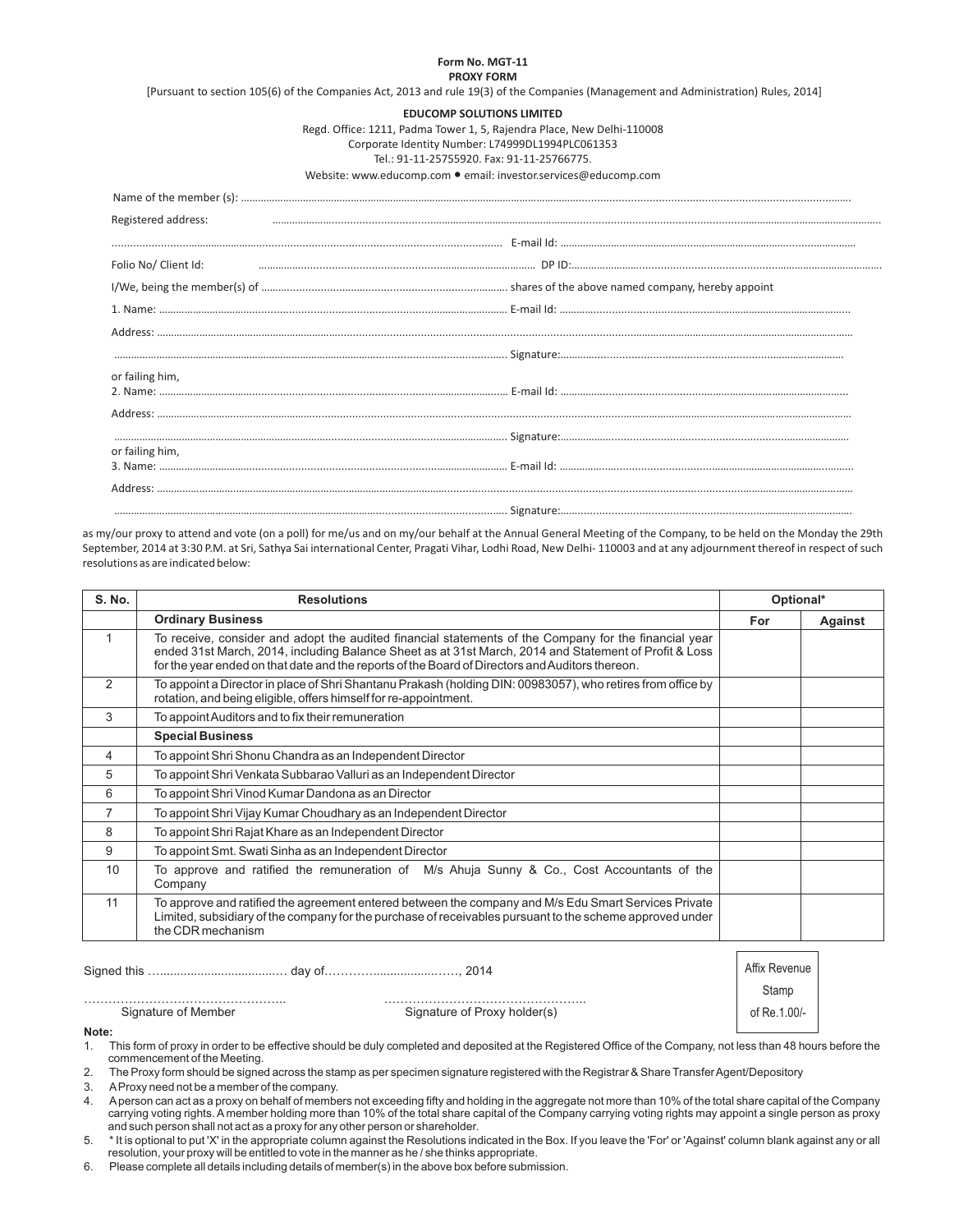## **EDUCOMP SOLUTIONS LIMITED**

Regd. Office: 1211, Padma Tower 1, 5, Rajendra Place, New Delhi-110008 Corporate Identity Number: L74999DL1994PLC061353 Tel.: 91-11-25755920. Fax: 91-11-25766775. Website: www.educomp.com ● email: investor.services@educomp.com